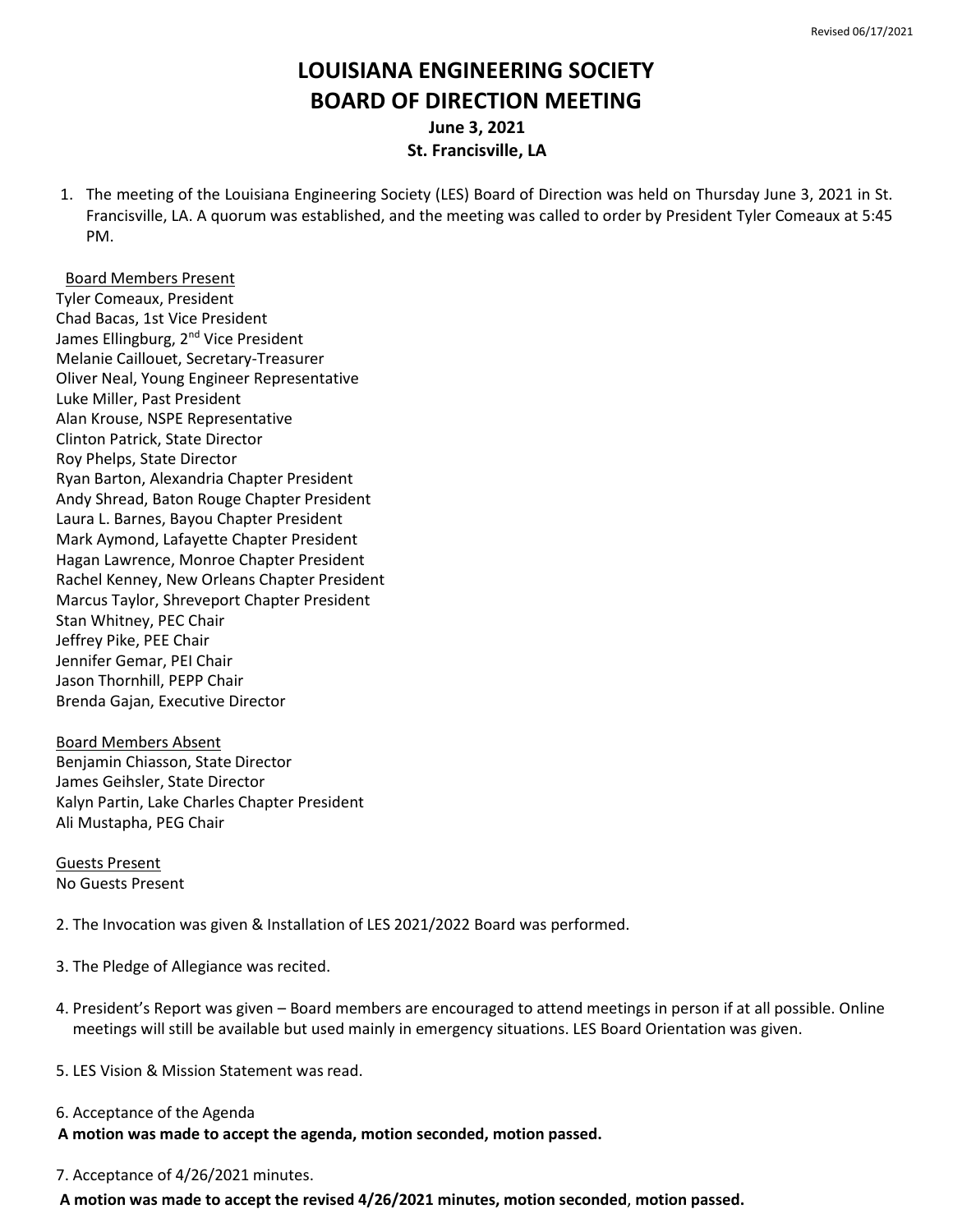## 8. **Secretary/Treasurer's Report -**

a. 1 & 2. The P&L and Balance Sheet for 5/31/21 was reviewed and discussed (see attached reports). – The June Meeting being held is profiting approximately \$5,000. In the previous years we have had a loss. LES also was approved for the PPP loan, which helps financially. Discussion took place on PPP loan.

## **A motion was made to accept the P&L and Balance Sheet as of 5/31/21, motion seconded, motion passed.**

b. **Review and approval of 2021/2022 Budget –** Much of the budget remained the same from last year. Income and expenses for the JESC were increased from last year. On state dues income, we edited the dues income to not include free members to get a more realistic number. A brief discussion took place referencing free memberships that are given to new licensee members. The ExCom previously met to discuss the budget including staff raises included in the budget. The lump sum of \$7,300 was allocated in the budget to disperse to LES office staff for year end bonuses. **A motion was made to accept the 2021/2022 Budget, motion seconded, motion passed.** 

# **A motion was made to accept a total of \$7,300 to distribute to LES Employees for bonuses, motion seconded, motion passed with one abstained.**

9. **Executive Directors Report –** LES was approved for the PPP loan in the amount of \$38,000. A discussion took place on the specifics of the PPP loan.

**A motion was made to allow Brenda Gajan and Chad Bacas to be authorized to sign the loan documents for the SBA PPP loan as well as authorizing them to open and sign on the membership account with Essential Federal Credit Union; motioned seconded, motion passed.**

## 10. **Old Business**

- a. **Report from Tellers Committee** (see attached report) The tellers committee counted the ballots which elected the following:
	- President Elect Chad Bacas (258 votes)
	- State Directors Roy Phelps (170 votes), Clinton Patrick (154 votes)
	- Secretary Treasurer Melanie Caillouet (257 votes)
	- Proposed Changes to Article of Incorporation Approved (248 "yes" votes)
- b. **General Membership Meeting -** The annual General Membership Meeting will be held on June 9, 2021 virtually via GoToWebinar at 11:30 AM. All LES members are encouraged to attend.
- c. **NSPE Communications** Alan Krouse will be rolling off of the NSPE board in August 2021. Monthly conference call with the southwest region took place and they are asking for nominations for chairman of the region. Alan Krouse will be running for southwest region chairman. A brief discussion took place about who NSPE is and their relationship with LES.
- d. **Vote on Strategic Plan Changes –** (see attached) As previously discussed, the Strategic Plan has been updated and modernized to reflect what the society stands for as of today. A vote is required to adopt the changes that were made. Also, the board is asked to review and make any necessary changes yearly.

## **A motion was made to accept the changes to the LES Strategic Plan; motion seconded, motion approved.**

e. **Vote on Proposed Bylaw 12 Change –** (see attached report) If adopted, the Secretary-Treasurer and First Vice President will be added as standing members to Long Range Planning Committee, along with the current Second Vice President. Two of the at-large positions will be eliminated.

## **A motion was made to accept the proposed bylaw change; motion seconded, motion approved.**

## 11. **New Business** –

- a. **Membership Report** A membership drive has not been held for 2 years. A brief discussion took place about retaining members. The goal of the board is to grow our membership and retain them.
- b. **Charge to LRP Committee to begin reviewing Strategic Plan –** The long range planning committee is now in charge of reviewing the LES Strategic plan and reporting back to the board in April 2022.